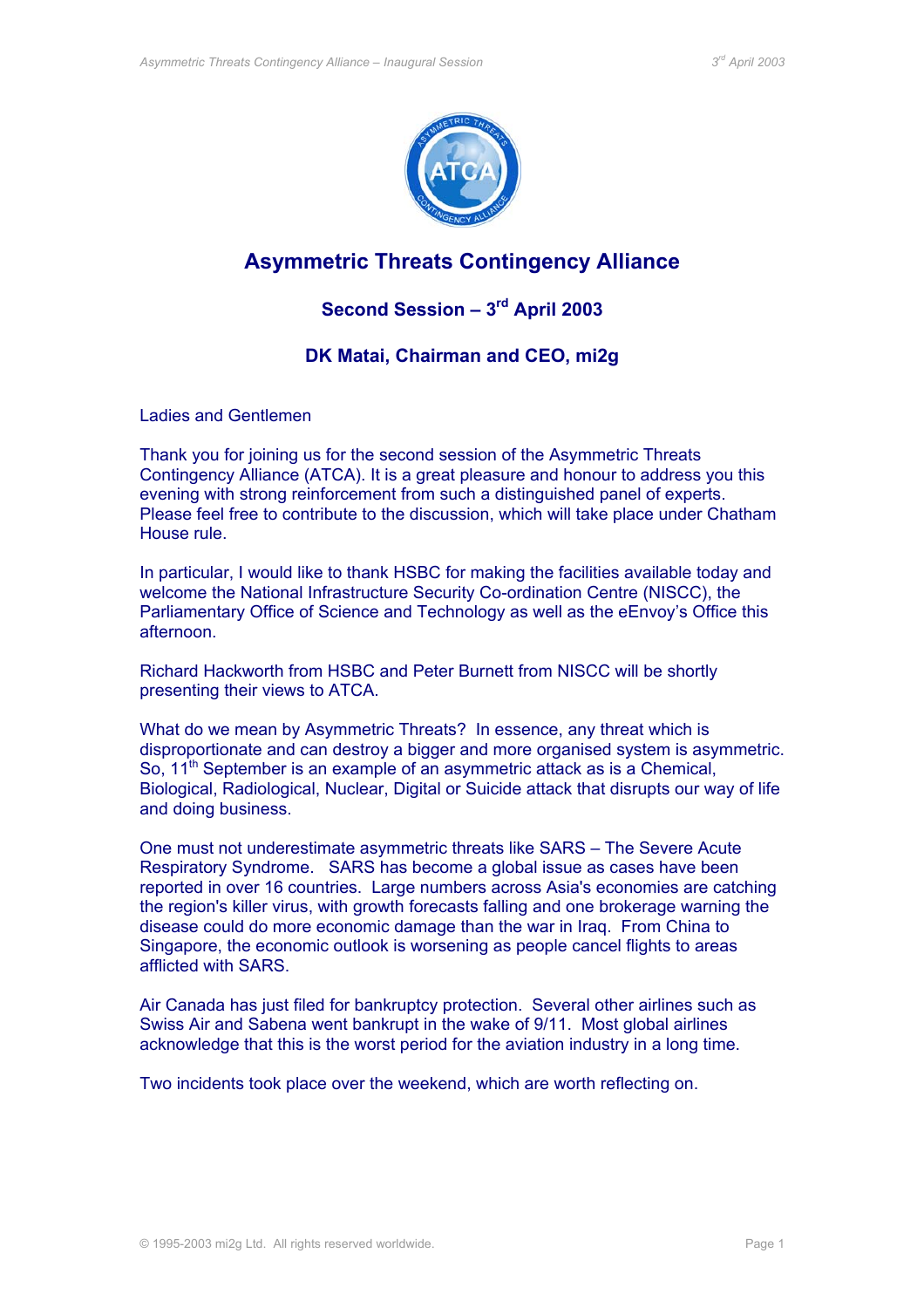## **Incident Number 1**

#### Imagine this.

*It is a cloudless blue sky in Netanya. Side walk cafes are packed with local people and visitors at lunch time.* 

*An instant later, a young Palestinian wearing blue jeans and athletic shoes walks towards the entrance of the London Cafe and detonates a six and a half pound pouch of nails and shrapnel. The explosion tears a hole through the Palestinian's torso, spews his body parts across umbrellas, flowerpots and sidewalk bricks and injurs at least 30.* 

"We are told . . . to walk with our gas masks, and then it's a suicide attack that hits," said a victim.

The militant group Islamic Jihad claimed responsibility for that attack stating the bombing was conducted in retaliation for the deaths of Palestinians and as "a sign of support for the Iraqi people and to encourage them to remain steadfast."

In the past 30 months of fighting between Israel and groups such as Islamic Jihad and Hamas, dozens of young men and some women have been sent into Israeli cities, where they've killed hundreds through their suicide missions.

### **Incident Number 2**

#### Imagine once more.

*On Saturday morning, the checkpoint near Najaf in Iraq is not bustling exactly, but fairly crowded.* 

*Then a taxi approaches. The driver is dressed in civilian clothes. Four soldiers surround the car and order him out for a search of the car.* 

*The taxi explodes when the man follows orders to open the trunk.*

The hopes of the Coalition Forces of a swift victory have faded in the face of tough Iraqi resistance and guerrilla tactics such as the suicide bombing on Saturday that killed those four American soldiers.

That night Iraqi Deputy Prime Minister Tareq Aziz said the war was going well for Iraq and defended the use of suicide bombers. "When you fight an invader by whatever means available to you, you are not a terrorist; you are a hero," he said.

The radical Palestinian group Islamic Jihad said it had sent would-be suicide bombers to Baghdad, and Iraq said 4,000 willing "martyrs" from across the Arab world were already there to dislocate and dismember allied forces.

Egyptian President Hosni Mubarak said the war on Iraq would have "horrible consequences" and produce "100 new bin Ladens."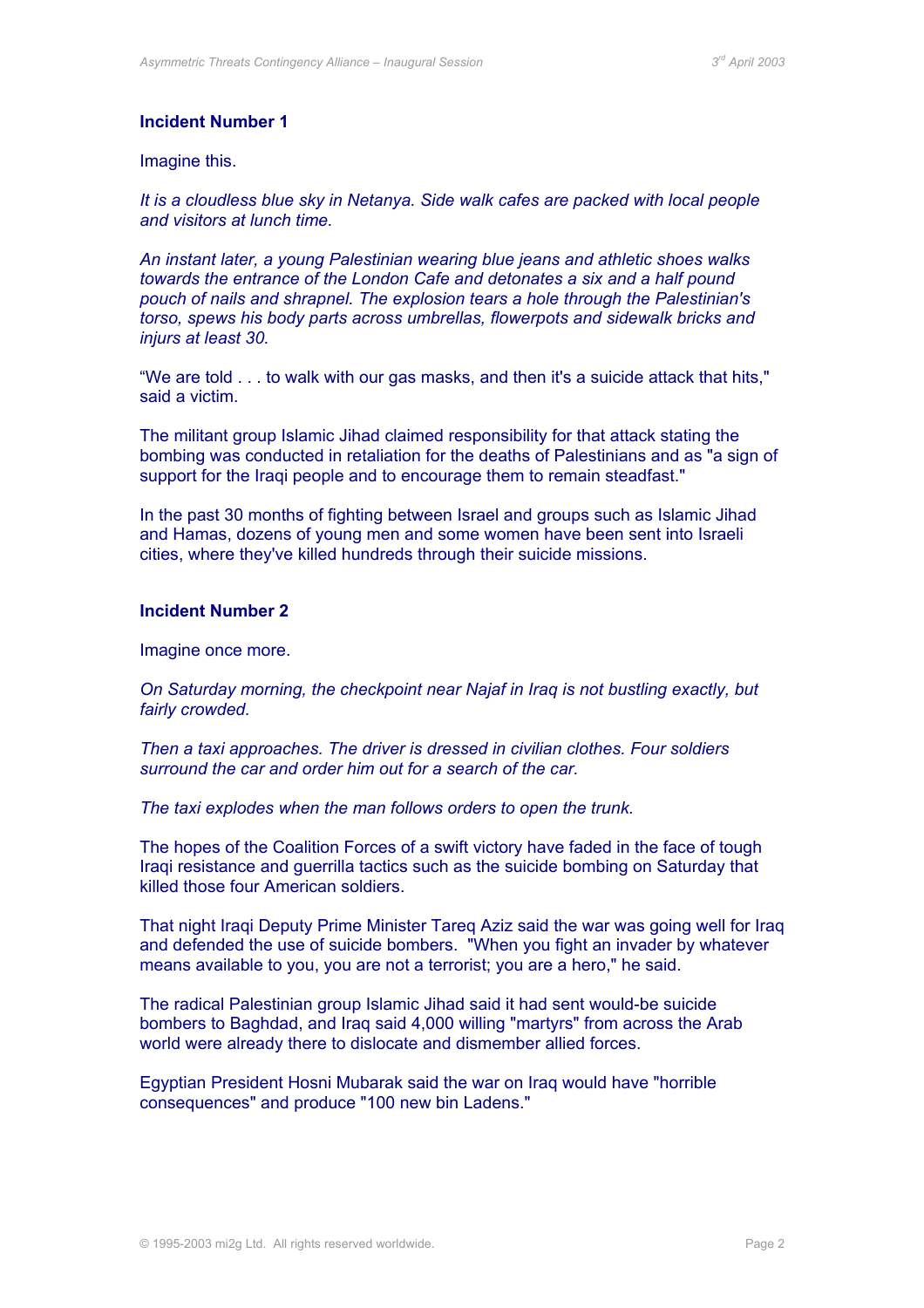## **Crucial Battle for Hearts and Minds lies Ahead**

The war is "against" Iraq. The "coalition troops" are "invading forces". And a suicide attack is a "martyrdom operation". This is how the US-led military campaign is depicted on some of the Arab world's most popular satellite television stations.

Amid strong competition between channels, Arab television world coverage feeds popular perceptions of the war as an illegitimate attack in which civilians - by accident or design - are the primary victims.

It is likely that this type of coverage will lead to the mobilisation of some Islamists to carry out atrocities in the UK or the US.

During the Gulf War in 1991, the Arab and Islamic populations were primarily receiving live telecasts from Western media such as CNN and the BBC. On this occasion, Al-Jazeera and other Arab channels are broadcasting live images directly to the same people. Disturbing TV images are now being brought to the attention of the Western population through continuous digital attacks on websites mirroring the striking content. This is likely to polarise cultures further. If the battle for hearts and minds is lost, this could sow bitterness for years to come, perhaps fuel radicalism and accelerate the recruitment of potential terrorists and their facilitators.

Islamic hacker groups appear to be inspired by Arab satellite channels like Al-Jazeera and Abu Dhabi TV beaming live images of bombings in Iraq and their impact on the civilian population.

The shocking images of dead children were recently broadcast by Al-Jazeera, the Arab satellite channel and then used to suggest in the words of the hackers that, "innocent blood is shed because of greed, and the people are so blinded they don't realise it." The frame captures were mirrored on several 100 Western sites defaced by politically active hackers such as USG (Unix Security Guards), a group with members from Morocco, Egypt, Eastern Europe and Gulf countries that sprung up in May 2002.

## **The Pro-American and US Patriot Counter-Attacks**

Al-Jazeera's English and Arabic web sites have suffered a series of Denial of Service (DoS) attacks since  $25<sup>th</sup>$  March. Al-Jazeera has faced criticism from the United States for re-broadcasting Iraqi TV's footage of American PoWs.

Several thousand news and information sites carrying anti-war or anti-American content have been targeted recently by a series of massive denial of service attacks. Pro-Islamic and anti-war digital attacks continue with similar speed and ferocity as on the day the war started.

The National Infrastructure Protection Center (NIPC) operated by the FBI recently warned against patriotic hacking. The sophistication and organisation of the DoS attacks on some of the information web sites, which have recently come under fire despite their complex hosting architectures, is significant.

Informed sources in communication with the **mi2g** Intelligence Unit are inclined to believe that the DoS hackers exhibit skill-sets indicative of a corporate, government or military connection. It could be in the interest of "patriotic American hackers" to silence information sites like Al-Jazeera and Zone-h on the web although nobody has claimed responsibility yet.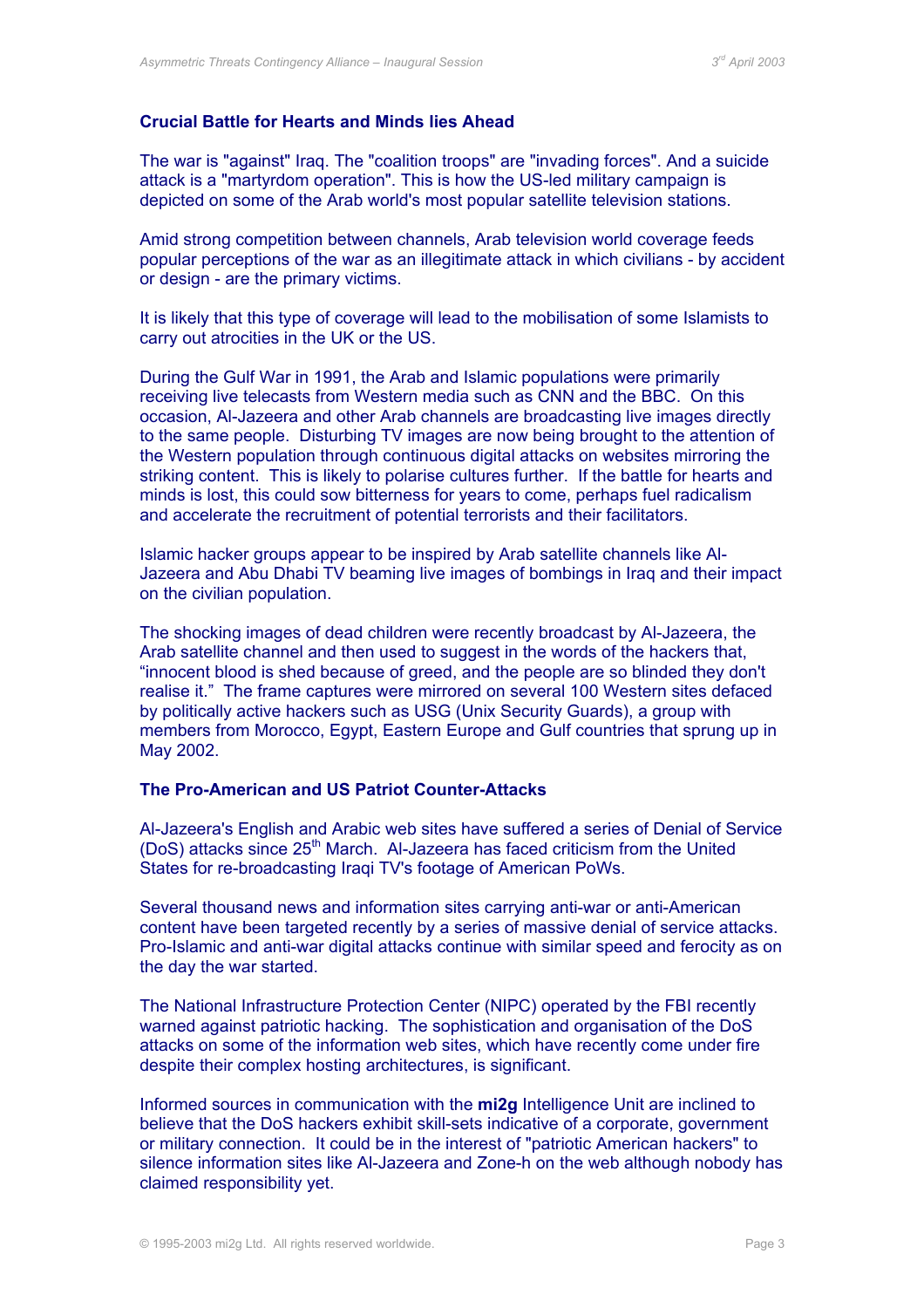Suppression of information sources on the web, censorship or vandalism may not augur well for the future as confidence in Internet services is eroded.

The worldwide economic damage caused by digital attacks in March – primarily protesting the war with Iraq – is estimated to be between \$2.9 and \$3.5 Billion Dollars so far. The overall economic damage from digital attacks and malware like the Slammer worm is estimated to be between \$17.3 and \$21.2 Billion Dollars in 2003 up until the end of March. [**mi2g** Intelligence Unit]

#### **The Threat from Weapons of Mass Destruction**

**mi2g** examined the relative feasibility of deploying different forms of weapons of mass destruction including Chemical, Biological, Radiological or Nuclear (CBRN), digital (D) and suicide (S) means.

The research covers a multiplicity of issues involved in the effective deployment of weapons from ease of access for the potential terrorist to the estimated cost involved in acquiring them.

There are multiple issues involved in deploying CBRN-DS weapons effectively

1. How easily can a potential terrorist get hold of CBRN-DS weapons?

C – Chemicals can either be manufactured in makeshift laboratories from reagents that can be obtained openly at low cost or be stolen.

B – Biological agents are always highly secured and their access and quantity is closely monitored.

R – Radioactive material can be stolen from hospitals and medical clinics. It is already established that terrorist groups have a definite interest in producing dirtybombs or radiological dispersion devices.

N – Procuring nuclear weapons is difficult. Access to nuclear programmes or capability is necessary.

D – Anybody with a computer and some training can carry out a devastating digital attack over time.

S – Anybody with the willingness to die for a cause can amplify the impact of conventional explosives.

2. How easily can a CBRN-DS weapon be deployed?

C – Although there are transportation and dissemination difficulties when using large quantities of chemicals, there is no need for mass casualties for an attack to be successful - a small scale attack on the subway system of a major city with a handful of casualties would cause mass panic and paranoia.

B – This would depend on the nature of the bio-agent used. An airborne virus with a long incubation period and high infection rate could be successfully used as a biological weapon.

R – Dirty bombs are easy to assemble and deploy once the materials have been obtained.

N – Fissile Material is very difficult to transport without detection and then activate with appropriate expertise.

D – It is easy for a skilled hacker, of which there are about 10,000 worldwide, to carry out a devastating attack with appropriate insider knowledge.

S – Anybody who is sufficiently determined can be misguided and trained by experts to carry out a suicide bombing task.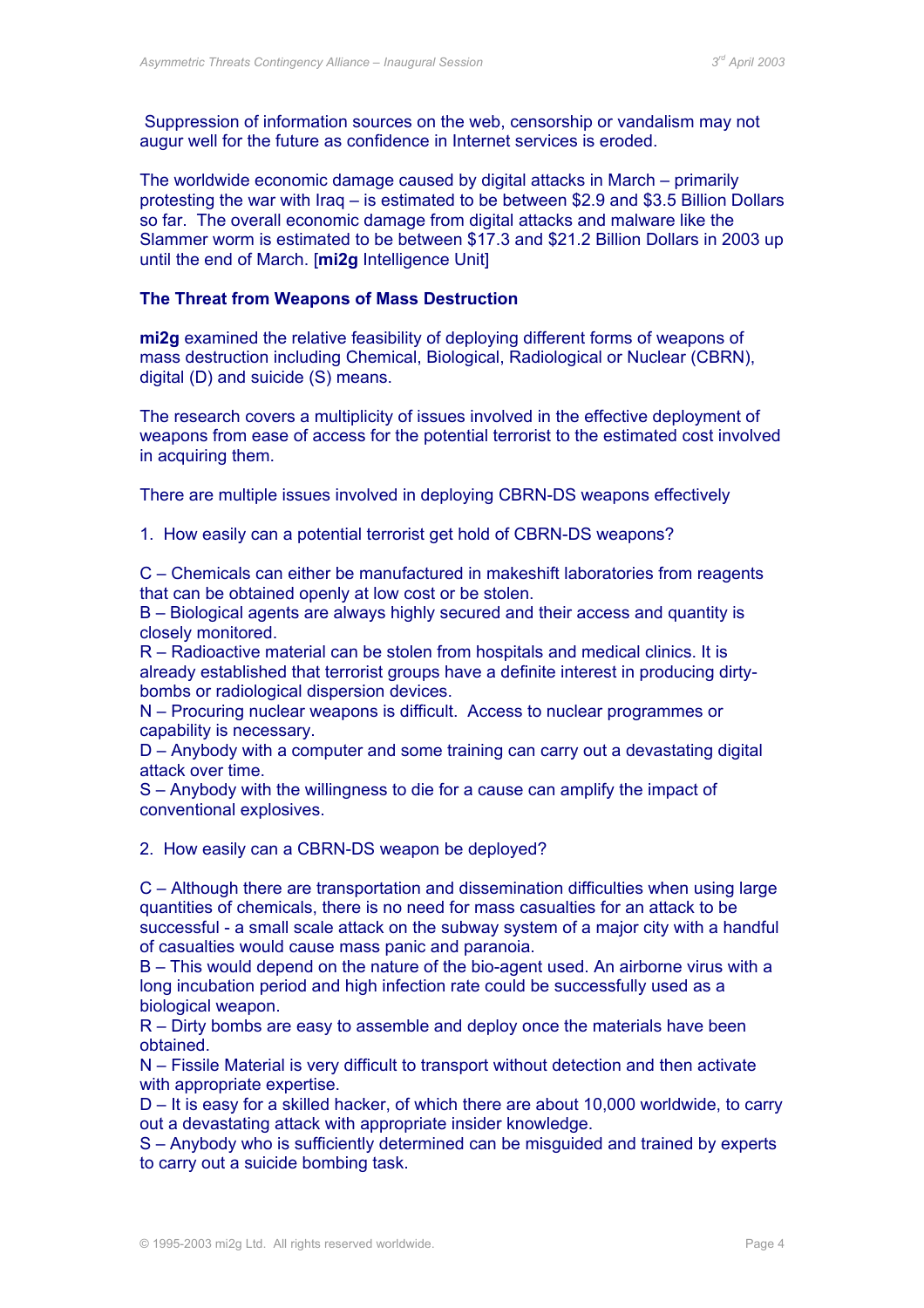3. What is the inherent danger of being caught or exposing the identity of other terrorist accomplices?

C – Low trace capability (chemical could originate anywhere)

B – Medium trace capability (bio-weapons can be traced back to first contact or outbreak)

R – High trace capability (radioactive isotope is tagged - source will be revealed)

- N Very high trace capability (radioactive isotope is tagged source will be revealed)
- D Zero trace capability (can act on internet through proxies)
- S Low trace capability (without claims of responsibility)
- 4. How big could the target-sphere be?
- C Local
- B Local or regional
- R Local or regional through wind or water currents
- N Local or regional through wind or water currents
- $D -$ Global
- S Local or regional

5. What is the perceived "psychological" impact of a CBRN-DS attack on a big target?

C – Local fear

B – Regional or global fear. If a bio attack was made to work, it would have the maximum psychological impact of all types of attack. People are always susceptible to paranoia about personal health.

- R Global fear
- N Global fear
- D Global fear
- S Global fear

6. What is the cost of the material and logistics involved in launching a CBRN-DS attack?

C – Low (less than USD 50,000) - Costs would be mainly training and transportation. Lethal chemicals can be stolen.

B – Medium - high (over USD 100,000) - If this was ever done, materials would be stolen in small quantities and cultured at low cost - the expense would be basically in containment prior to release. Alternatively this would have to be done by bribing or blackmailing staff with the necessary access.

R – Medium (over USD 50,000)

N - Very high (over USD 1 Million)

D – Negligible (under USD 1,000) - At the most, the cost of a second hand or stolen computer. Internet cafes can also be used.

S - Low (zero + resources) – Resources and training.

Research by **mi2g** has revealed that a 'blended' terrorist approach, combining the dual threats of chemical and cyber warfare alongside conventional bombs delivered through suicide means, may represent the most worrying threat to western society as these are the most likely tactics to be employed by terrorists in the coming years.

The research suggests that the risk from biological, nuclear or radiological weapons is less grave.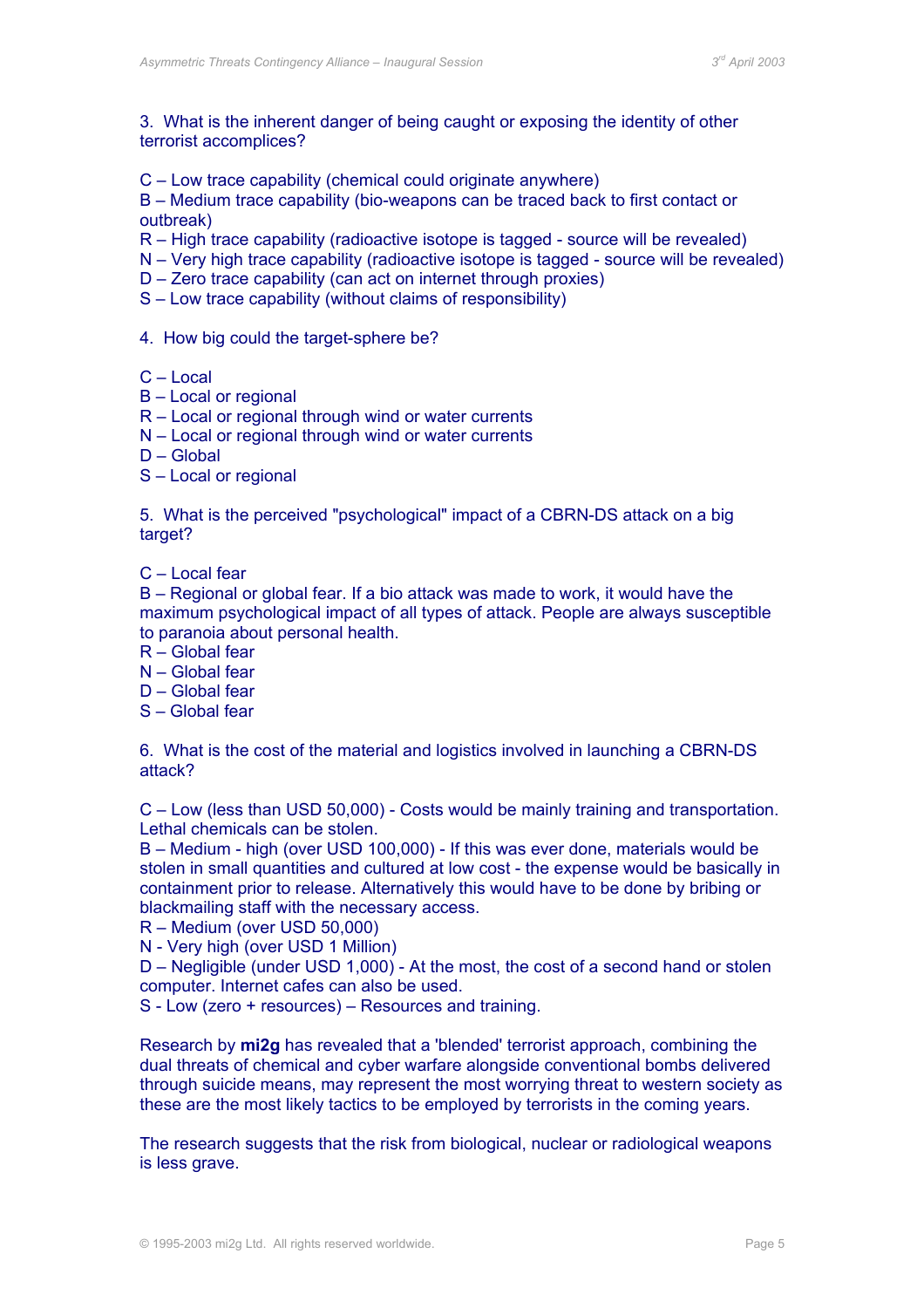## **Survey Results**

Thank you very much for participating in the survey for CBRN-D business continuity. The collective results yield to the following conclusions:

- 1. 63% of the organisations do not have business continuity capability in case of a disaster.
- 2. 42% of the organisations do not have the capability to inform staff worldwide of the occurrence of a major disaster and are incapable of identifying critical assets and key staff
- 3. Almost half of all organisations do not have designated staff responsible for disaster recovery
- 4. 53% of all organisations are incapable of mobilizing a backup supplier for continuing their processes
- 5. 63% of the organisations are either unaware or do not have proper insurance cover for a CBRN-D type disaster

## **Conclusion**

On September 11<sup>th</sup> 2001, USD 50 Billion of damage was caused and 3,031 lives were lost tragically. In comparison, the cost of the asymmetric operation was negligible: neither the planes nor the fuel within them that caused the mega structures to fail belonged to the terrorists.

The war with Iraq may exacerbate the threat from asymmetric attacks as witnessed by the surge of politically motivated digital attacks which have already cost in excess of USD 10 Billion in economic damage over the last nine months.

Based on the rankings of CBRN-DS threats, the most likely asymmetric risk scenario in the years to come would involve conventional or chemical bombs blended with suicide attacks and amplified with simultaneous digital attacks that cripple emergency services and stop people from being able to use air or rail transport, banking and credit card infrastructure at the same time.

There is a need for a robust business continuity capability within most businesses and government departments that will allow those organisations to deal with large scale asymmetric attacks and prevent systemic risk. This comprises:

1. Awareness and Understanding: We need to begin wider and more inclusive research and debate into the issue of asymmetric threats. We need to understand the inadequacies and deficiencies in countering these threats by so-called conventional methods – such as 'military solutions' which are unimaginative and doomed to failure since they will invariably exacerbate rather than resolve the underlying tensions.

2. Preparedness: Although an attack can have devastating consequences, with adequate forward planning it is possible for medium to large businesses to survive an attack and continue to function. Businesses need to develop customised business continuity plans to prepare for worst-case scenarios and must be operating in a way that can optimally mitigate the effects of any major disruption or loss of critical assets.